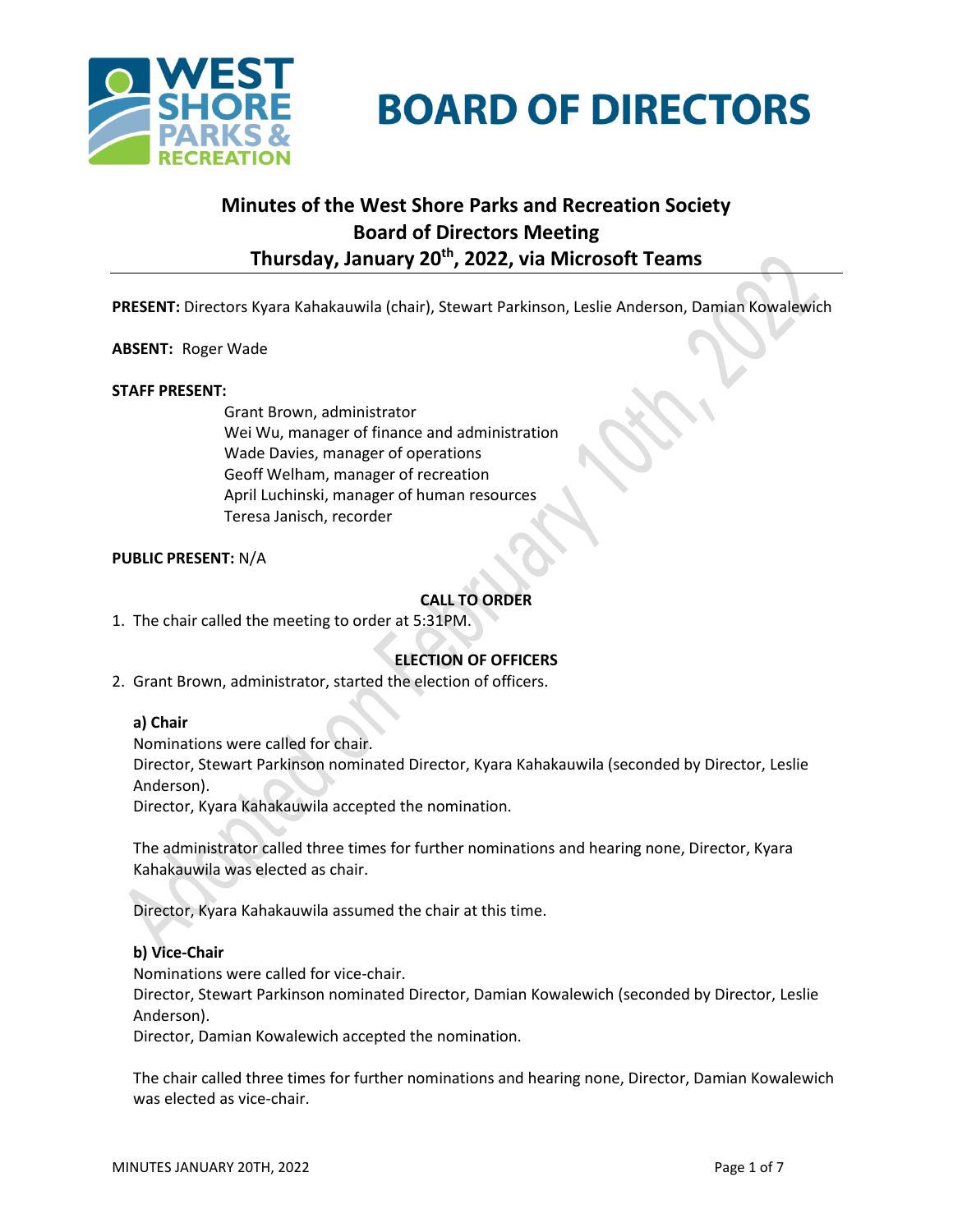# **c) Finance Chair**

Nominations were called for finance chair.

Director, Damian Kowalewich nominated Director, Stewart Parkinson (seconded by Director, Leslie Anderson).

Director, Stewart Parkinson accepted the nomination.

The chair called three times for further nominations and hearing none, Director, Stewart Parkinson was elected as finance chair.

# **APPOINTMENTS**

#### 3. **a) GVLRA Representative and Alternate**

Nominations were called for the Greater Victoria Labour Relations Association Representative.

Director, Leslie Anderson nominated Director and Chair, Kyara Kahakauwila (seconded by Director, Stewart Parkinson).

Director and Chair, Kyara Kahakauwila accepted the nomination.

Nominations were called for the Greater Victoria Labour Relations Association Representative Alternate.

Director, Stewart Parkinson nominated Director, Leslie Anderson (seconded by Director, Damian Kowalewich).

Director, Leslie Anderson accepted the nomination.

# **APPROVAL OF AGENDA**

4. *MOVED/SECONDED BY PARKINSON AND ANDERSON THAT THE AGENDA BE APPROVED AS PRESENTED. CARRIED*

# **APPROVAL OF MINUTES**

3. *MOVED/SECONDED BY DIRECTORS KOWALEWICH AND ANDERSON THAT THE MINUTES OF THE REGULAR MEETING HELD DECEMBER 9TH, 2021, BE APPROVED AS PRESENTED. NO ERRORS, NO OMMISIONS. CARRIED*

#### **PUBLIC PARTICIPATION**

4. N/A

# **CHAIR'S REMARKS**

5. *Kyara Kahakauwila commented on the following:*

 $\triangleright$  Thank you all for your continued support as chair. I appreciate working with everyone.

# **STANDING COMMITTEES**

6. N/A

#### **OLD BUSINESS**

7. N/A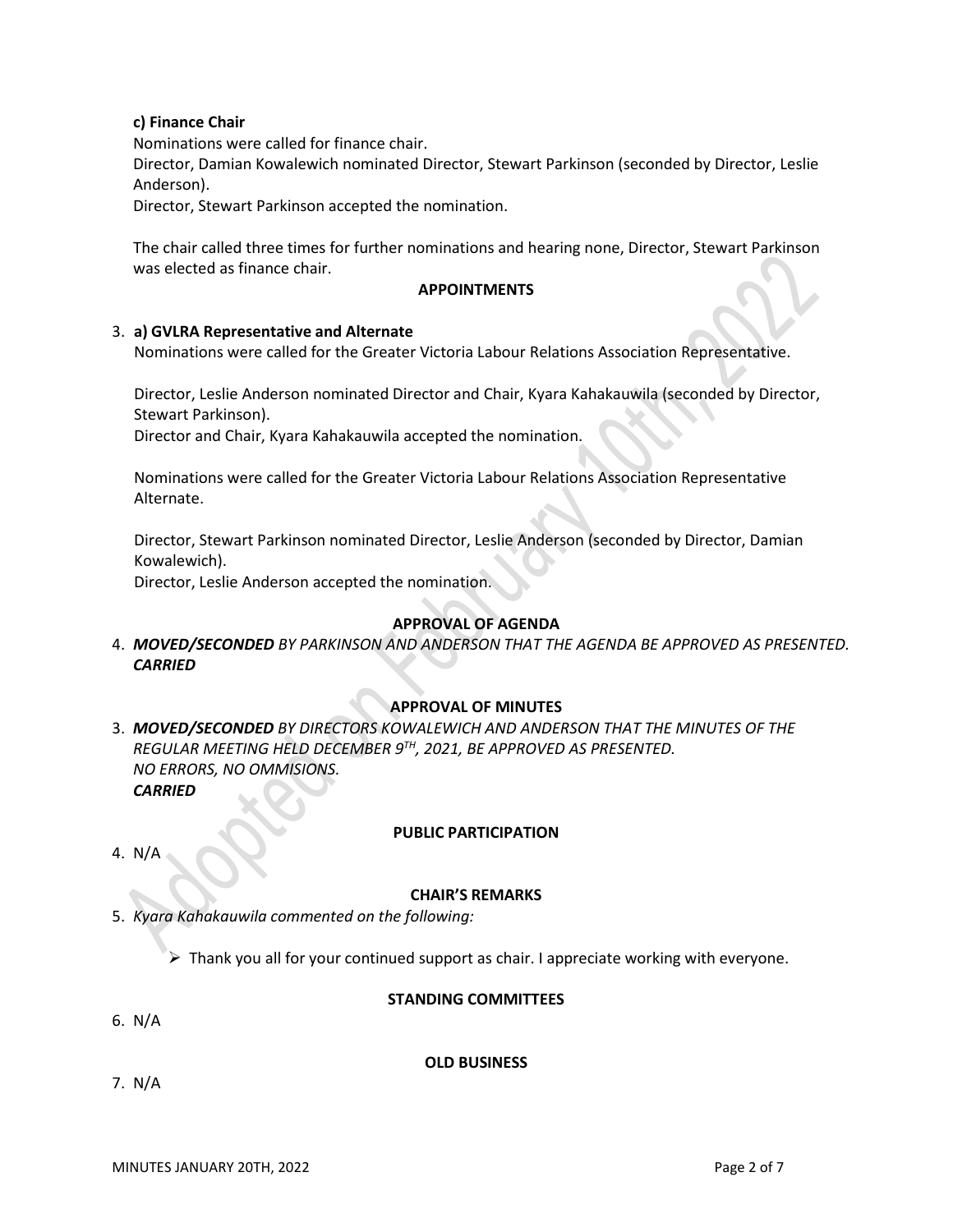#### **NEW BUSINESS**

8.N/A

# **FOR INFORMATION**

# 9. **a) Administrator's Report**

*Grant Brown, administrator, highlighted the following:*

# **Administration/Human Resources**

The finance team continues to prepare for year end and excitedly welcomed Wei Wu as the new Manager of Finance and Administration on January 5<sup>th</sup>.

The new recreation software Intelligenz launched for programs with the winter registration dates of December  $9<sup>th</sup>$  and  $16<sup>th</sup>$ . Some challenges due to extremely high online traffic were experienced, however, staff worked with the vendor to develop suitable solutions and a plan is in place with the IT services contractor to rectify the issues prior to the Spring/Summer registration days in April. Day-to-day use of the new software has gone well and staff are getting more comfortable with it each day.

Human Resources continues to implement the new collective agreement (CA) and associated changes. The CA resides with the Union for review and copies will be made available to staff once completed. The 1.5% 2022 wage increase was implemented for January  $1^{st}$  2022 and all retro pay for 2021 was completed prior to the final pay period of 2021. Preparations are underway for a career event with Royal Bay secondary school in March. Final preparations are being made for an arbitration taking place in February. The new respectful workplace policy and training plan was distributed in December. This includes an online questionnaire that staff complete to ensure their understanding. The first draft of the flex time program has been completed and will be reviewed in January to share with the union. A joint meeting with the union will be scheduled for those who qualify and are interested in participating, with the scheduled roll out of March 2022.

The Seniors Association have delayed their re-opening of the centre until January 24<sup>th</sup> due the current COVID-19 situation and inclement weather. The Association and Island Health Authority have agreed to extend the shared space arrangement until the end of April 2022.

# **Operations**

# **Maintenance**

As COVID-19 threatens to deplete our staff, we are losing certified engineers on shift. Replacing those individuals is becoming a challenge so we are reinitiating more stringent rules for staff working together and conversing between shifts. More attention to distancing and cleanliness is being stressed.

Equipment maintenance continues as some items begin to show their wear. The Q Centre Arena compressor 3 had a major motor failure and was replaced. The contactor for this motor failed as well and we are waiting for its replacement. As well, boiler #2 at the Q Centre Arena had its circulation pump fail and the motor and bearing assemblies were both replaced. Boiler #1 at the Q Centre Arena had multiple flame failures, the sensor was cleaned and the photocell inside the ignitor was replaced. The JDF Arena tunnel air handling unit had various issues and repairs are ongoing. They include: the contactor coil transformer and both exhaust fans in the changerooms had failed and the compressed air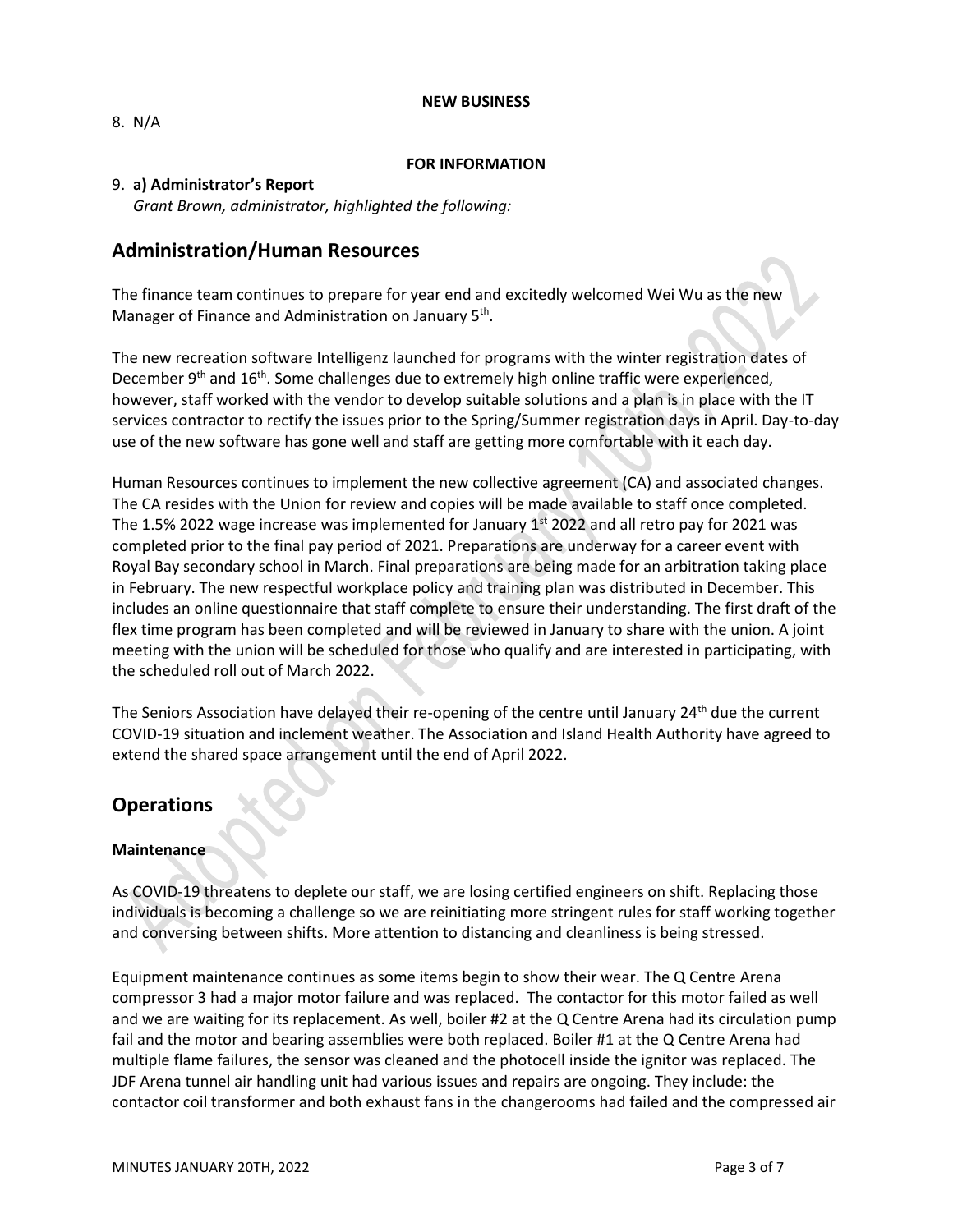connections from the JDF basement were cut and capped somewhere during the upstairs renovations and have been repaired. The kid's cottage heat had a failed over amp protection device and a faulty thermostat. Both issues were corrected, and the heat was set up to operate on 2 stages for better efficiency.

Centennial Centre is in annual shutdown, all rooms are undergoing annual maintenance on floors, walls and fixtures. The annual pool shutdown from December 11<sup>th</sup> to 26<sup>th</sup> has been completed and included wall and ceiling tile repair in the steamroom, slide seam repair, changeroom tile and grouting, painting, baffle and light repair and full project cleaning everywhere.

This month snow removal was a big priority as exits and entrances needed attention for public safety.

Employee evaluations are underway and training for lead hand evaluations has been started. More auxiliaries are being hired from an open posting, trying to rebuild our depleted ranks.

# **Parks**

The outside spaces experienced heavy rains and a few days of snow. Crews used this time to conduct maintenance checks of all the mobile equipment and began requesting quotes for equipment due to be replaced in 2022. The fields and golf course saw lower usage due to the inclement weather. The snowfall late in the year kept crews busy clearing lots and sidewalks, ensuring safe access for staff and public.

# **Programs**

# **Community Recreation**

During the 2-week Christmas break, art camps were offered at Centennial Centre, MindCraft camps at Juan de Fuca Recreation Centre and Horseback riding camps at Cedar Vista Stables. The horseback riding camps were full (30 riders) with waitlists. This program is appealing to parents due to its outdoor setting.

Centennial Centre Pottery Studio was busier than ever in December 2021 with the most programs operating at full capacity and our 3 kilns running 24/7. In December, the pottery studio saw 37 adults finish up a variety of beginner pottery classes, 49 children attend holiday inspired pottery workshops and 75 potters attend various drop-in pottery and open studio time slots.

December was a month to celebrate Christmas with the children in the preschool programs and make family gifts for under the tree. Unfortunately, due to the rise in illness, we had many children off sick and getting tested (thankfully we did not have any positive cases). We hired four new staff for these programs including 1 ECEA for discovery preschool, 1 ECEA for inclusion support Monday to Friday, and 2 responsible adults for nature preschool. We said goodbye and good luck to Lindsay Kemble (ECEA) who worked in the 10-month preschool for over 10 years – she was the successful candidate for the new ASC program assistant position. 10-month preschool closed from December 18<sup>th</sup> to January 4<sup>th</sup>, 2022.

The kids and staff are all settling in nicely to our new daycare. The program is a lot of fun, and we have wonderful staff and caregivers. Alex, our childcare programmer, organized a COVID-19 friendly family Christmas concert with the daycare kids performing 2 Christmas carols. Families were then invited for a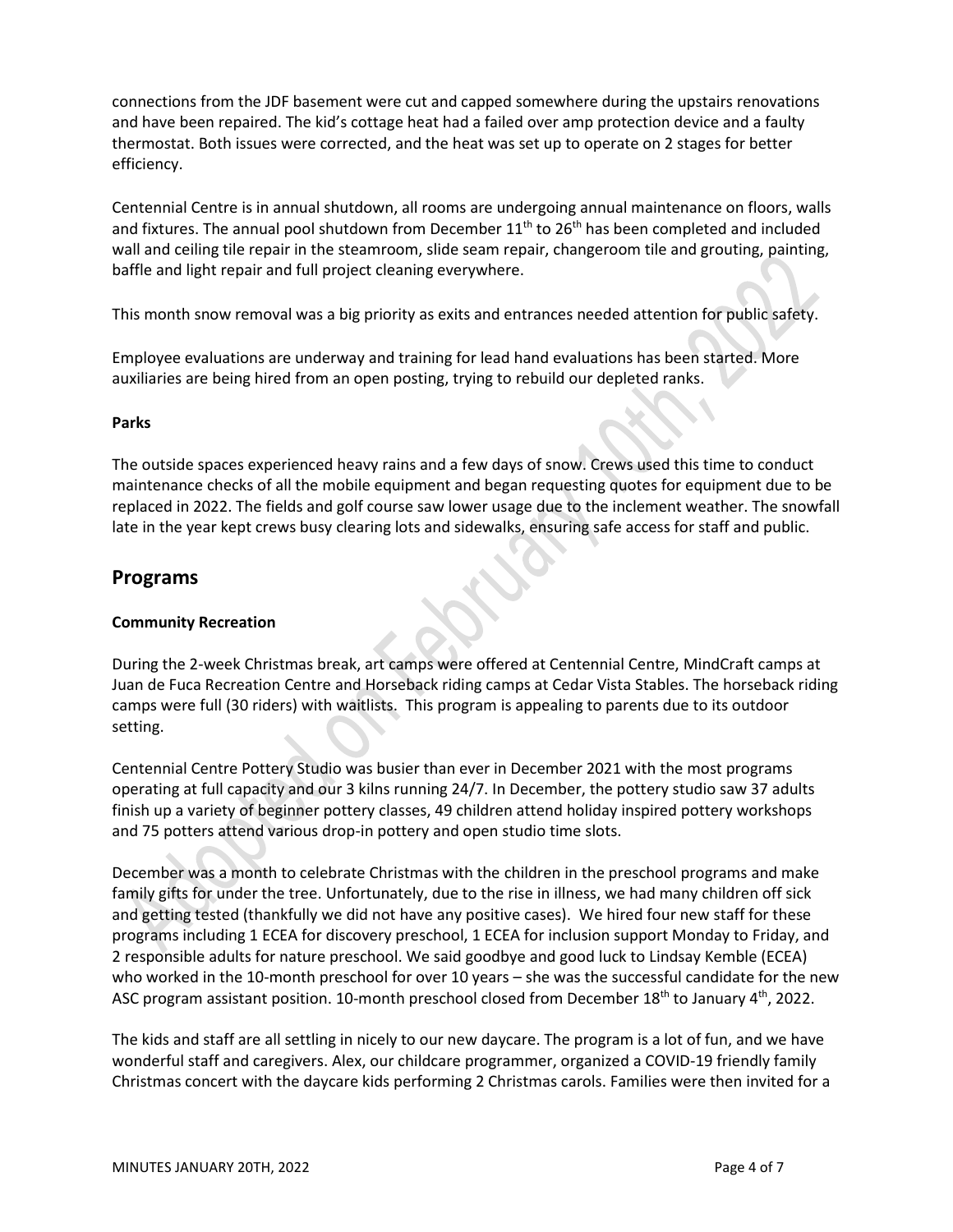fun Winter Wonderland skate. It was the first time on skates for some kids and parents. The daycare was closed from December 24<sup>th</sup> to January 4<sup>th</sup>, 2022, over the Christmas break.

The Afterschool Care (ASC) staff worked hard to add lots of special activities and bring the joy of the holiday season to the ASC program. One driver decorated the inside of their bus with Christmas lights. Groups did Christmas tree creating and decorating contests. Lots of holiday crafts, sugar cookies were decorated, and a special holiday movie night happened.

Our Friday Night Youth-drop in numbers continued to rise seeing max capacities in the pool. We were also able to open the youth room which was a success based on the feedback the youth have provided. Next up, staff will be undergoing a process of naming the youth room. Staff are looking at ways to engage with our youth to come up with a fun name that the kids like and reflects the new space. We also offered another babysitter's course and home alone course in December with strong registration numbers.

# **Aquatics, Fitness and Weights**

For much of December the pool was relatively quiet due to our annual pool maintenance closure and holiday season. With Westhills YMCA closed and staffing shortages elsewhere, registration day received an unprecedented level of interest. Swimming lessons filled within seconds, and our new technologies were tested.

Considering the snowy weather and the complications that the Omicron COVID-19 variant has brought, the pool was able to remain open as planned with little interruption. As we re-opened from maintenance closure, the pool was a beacon of fun during the holidays.

Until the closure of weights and fitness on December 23<sup>rd</sup>, program registration and drop-in numbers were very strong. The weightroom was seeing more than 50 participants at peak times which is nearing pre-COVID drop-in numbers. We have also seen an increase in youth weightroom orientations, with 1 group and 3 individual orientations completed. Fitness classes were also strong with all drop-in programs running at 75%-90% capacity with additional classes being added for January to accommodate the increasing demand.

We are looking forward to introducing a few new group fitness and weightroom program offerings to the schedule for the Winter/Spring 2022 in anticipation of a busy month with the start of a new year and new motivation.

# **Sports**

The snowy, wet weather in December continued to hamper our golfer's ability to get on the course. The year finished up with 41,570 rounds which was the  $7<sup>th</sup>$  most since 1999.

The JDF Arena was again transformed into a Winter Wonderland and all rental slots and public skates were full. Santa made a few surprise visits and as usual it was very well received by the community and staff had a great time decorating the arena.

Arena and food & beverage concession staff were busy in December training and learning the new recreation software system with the concessions going live on January 1<sup>st</sup> for the Grizzlies game.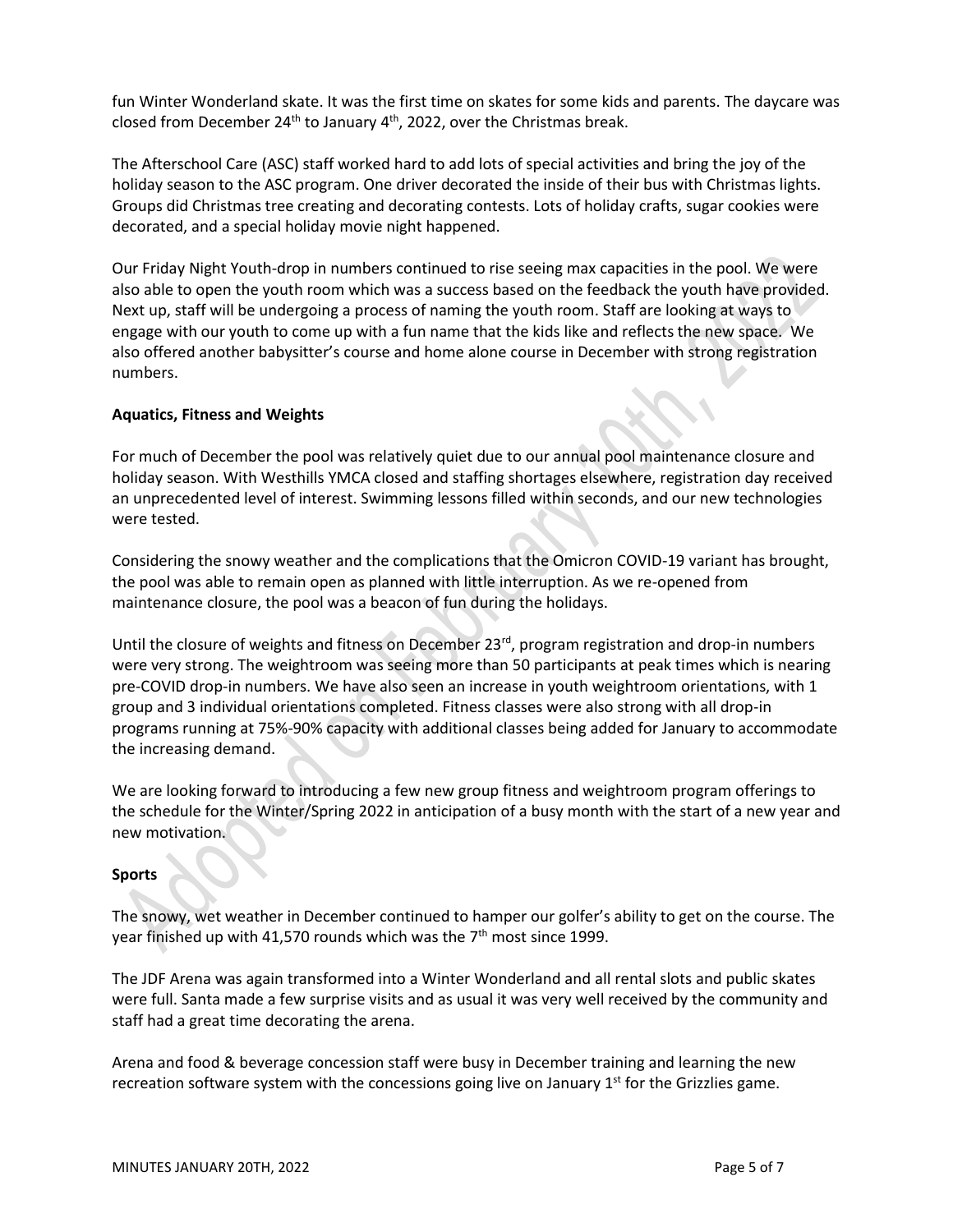Even with the ever-changing COVID-19 protocols, all user groups safely maintained their ice bookings over the holidays and PowerWest booked additional ice. The Grizzlies and Wolves' schedules have had some minor changes to them due to COVID-19 protocols but are hoping to get back on track as they go through January.

# **Inclusion, Diversity and Equity**

Staff met with the 2022 National Indigenous Peoples Day Planning Committee - the committee hopes the event will be in person, however, there will also be a back-up plan to have the event virtual if required.

We currently have 4 inclusion supported children in December and an additional 2 children have registered for January 2022. We continue our contract with Island Health for the funding for staff for these positions.

# *Grant Brown, administrator, added the following to the report.*

- $\triangleright$  Intelligenz launched on December 9<sup>th</sup> and swimming lesson registration on December 16<sup>th</sup>. 90% of all registrations were completed online. There were some challenges with the server load. New software storage will help to combat these issues in future. Currently, there is a 6- 8 month wait as it is back ordered.
- $\triangleright$  The City of Kelowna also uses Intelligenz and we will be connecting our IT staff with theirs.
- $\triangleright$  The Seniors have delayed their re-opening from January 24<sup>th</sup> until after February 16<sup>th</sup>.
- ➢ We still continue to have the testing site outdoors at the 55+ Seniors Centre. VIHA and the Seniors have an agreement until April.
- $\triangleright$  Rapid testing distribution is also happening through this site. There were some traffic issues with all vehicles trying to come in off Ocean Blvd. Discussions are happening around this.
- $\triangleright$  Great job done by our parks department on the snow removal during the recent snowfall. The property was cleared and safe for all staff and patrons.
- $\triangleright$  Fitness was having a comeback through the fall and then the PHO announcement in December shut it down as of December 23<sup>rd</sup> and we're now allowed to re-open. The weightroom will be opening tomorrow and group fitness on Monday. Online reservation opened at noon today.

There was some discussion around the asset management project and the board would like an update on where that stands. WSPRS staff will provide an update at our February meeting.

# **b) 2022 Budget Process Update**

*Grant Brown, administrator, commented on the following:*

 $\triangleright$  Next Monday (January 24<sup>th</sup>) we will be virtually presenting to Colwood. On February 8<sup>th</sup> we will be going to View Royal.

Kyara Kahakauwila mentioned that Metchosin had approved theirs already at their last meeting on January 10<sup>th</sup> and we should receive notification soon.

*MOVED/SECONDED BY DIRECTORS PARKINSON AND ANDERSON THAT THE REPORT for 9.A) BE RECEIVED AS PRESENTED. CARRIED*